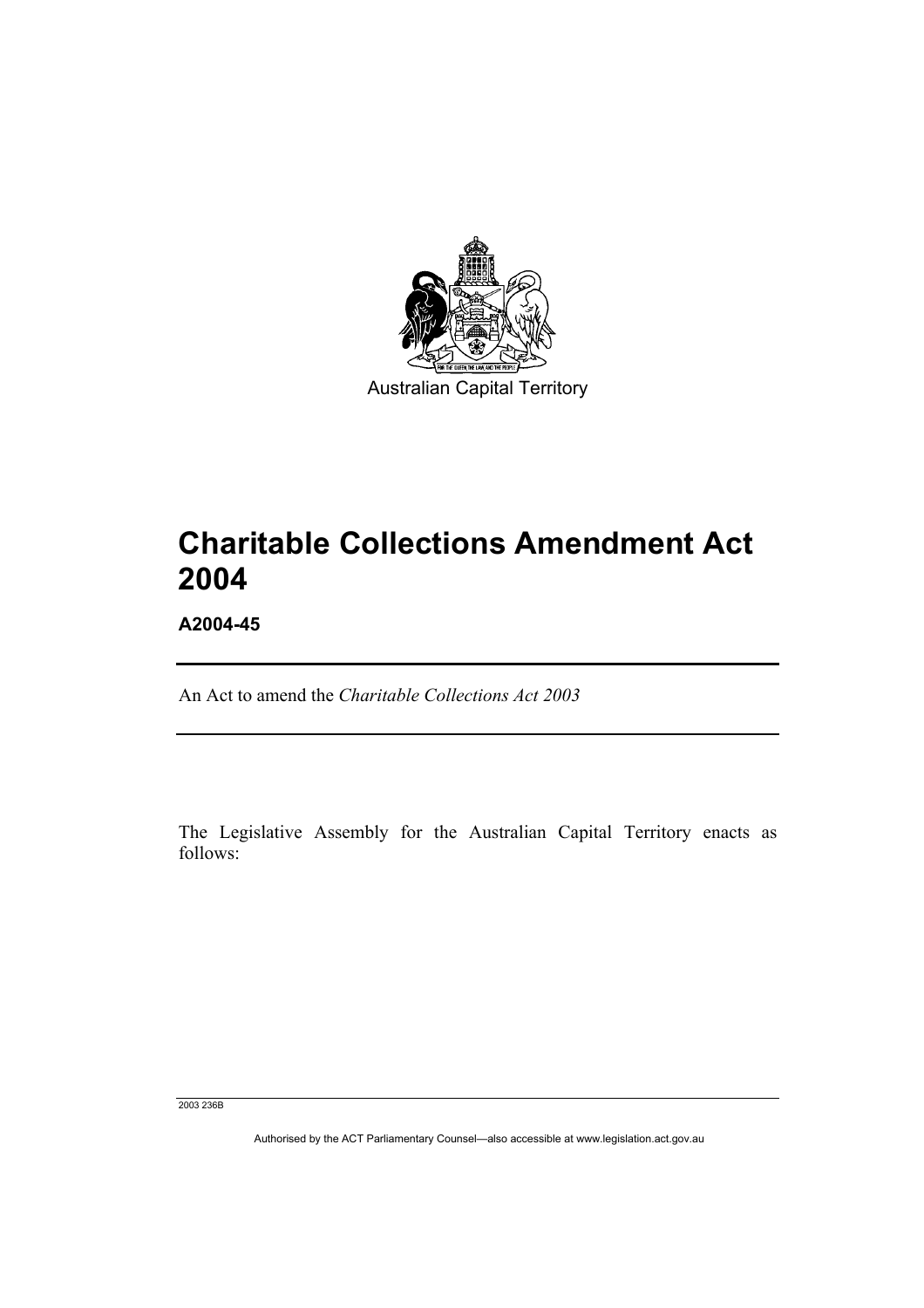| $\overline{\mathbf{1}}$ | <b>Name of Act</b>                                                                                                                         |
|-------------------------|--------------------------------------------------------------------------------------------------------------------------------------------|
|                         | This Act is the <i>Charitable Collections Amendment Act 2004</i> .                                                                         |
| $\overline{2}$          | <b>Commencement</b>                                                                                                                        |
|                         | This Act commences on the day after its notification day.                                                                                  |
|                         | <b>Note</b><br>The naming and commencement provisions automatically commence on<br>the notification day (see Legislation Act, $s$ 75 (1)). |
| $\overline{3}$          | <b>Legislation amended</b>                                                                                                                 |
|                         | This Act amends the <i>Charitable Collections Act 2003</i> .                                                                               |
| $\overline{\mathbf{4}}$ | <b>Section 45 heading</b>                                                                                                                  |
|                         | substitute                                                                                                                                 |
| 45                      | <b>Payment into bank account</b>                                                                                                           |
| 5                       | <b>Section 45 (2)</b>                                                                                                                      |
|                         | omit                                                                                                                                       |
|                         | trust                                                                                                                                      |
| $6\phantom{1}6$         | Section 45 (6), new definition of bank account                                                                                             |
|                         | insert                                                                                                                                     |
|                         | <b>bank account</b> means an account that—                                                                                                 |
|                         | is kept with an authorised deposit-taking institution; and<br>(a)                                                                          |
|                         | has a name that indicates it contains the proceeds of a<br>(b)<br>collection; and                                                          |
|                         | can only be operated with the signature of at least 2 people.<br>(c)                                                                       |

page 2 Charitable Collections Amendment Act 2004

A2004-45

Authorised by the ACT Parliamentary Counsel—also accessible at www.legislation.act.gov.au